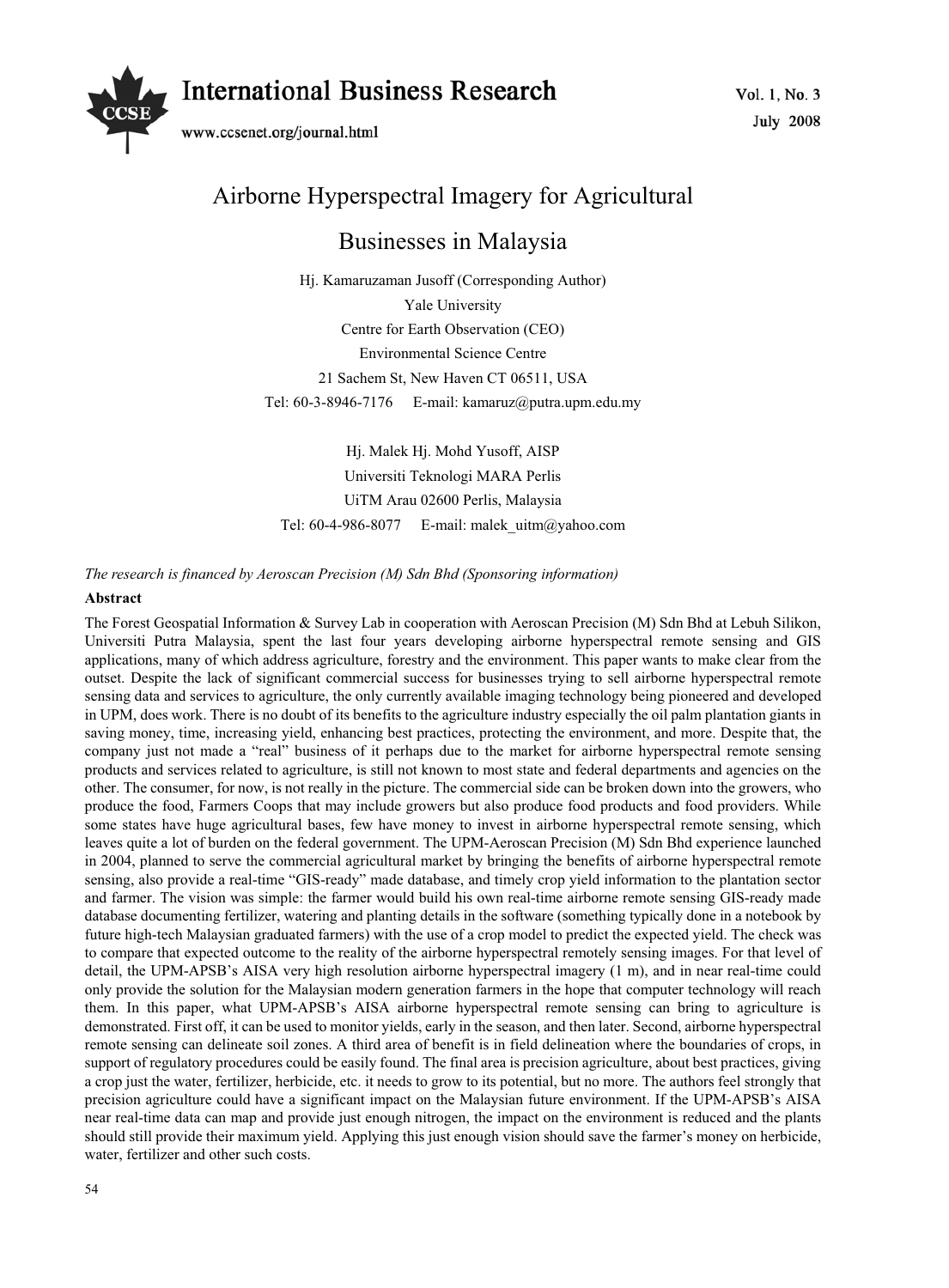#### **Keywords**: Precision agriculture, Remote sensing, Commercial, Oil palm, Sensor

#### **1. Introduction**

Agriculture is business. It is profitable to those who perceive and practice it as such, and miserable to those who don't. Is that a mere perceptual issue? Malaysians have the perception that agriculture is not a profitable business compared to industrial ventures. This partly explains the poor intakes of students in agricultural programs in universities and of graduates in agric-related jobs. There is some truth to the perception, but a further probe proves the contrary. Facts show that agriculture is indeed big business. The most negotiated topics under the banner of the WTO are agriculture and food. Heading the recent list of Fortune 500 companies in terms of revenue is WalMart, which specializes in retail goods including food and beverages. Other companies involved in consumer goods in the list include Carrefour (France) (ranked  $22^{nd}$ .), Metro (Germany)  $(42^{nd})$ , Royal Ahold  $(49^{th})$  and Tesco  $(54^{th})$ . Eight of the world's largest retail firms are involved in the food business. According to a study by Nielsen (2004), among the top 20 consumer goods that registered the highest growth were soya-based drinks (first), eggs (second), frozen fruits ( $6<sup>th</sup>$ ), salad dressings ( $7<sup>th</sup>$ ), frozen meat  $(13<sup>th</sup>)$  and fresh vegetables  $(14<sup>th</sup>)$ . These data show agriculture is a business capable of securing high sales and operating on a global scale. It offers hope and opportunity to local agricultural enterprises. There is no magic in the success of these firms, but the smart strategies of capitalizing on cross-border possibilities and exploiting supply chain management innovations, logistics, computing and biotechnology. Lessons can be learnt from this development. Besides, developing countries as suppliers of raw materials to these companies should be able to secure smart partnerships along the value chain.

Malaysia has its own success stories, with its own global players for primary commodities such as palm oil, rubber and cocoa. The success of these sectors was driven by private estates or agricultural companies that turned the production of these commodities into successful business ventures. The risks and vagaries of agricultural ventures were either internalized or dealt with creatively. Some of the technologies invented were home-grown, such as new planting materials and processing techniques. The success of these private estates is living proof that agriculture can be big business. But the "other" agricultural and food sectors have not been able to match the scale of business of the primary commodity sector. With the current perception that agriculture is a risky and low-return investment, how do we create more "agric-entrepreneurs" or "agribusiness firms"? For sure, entrepreneurs cannot be created overnight. It requires a conducive business environment, education and continuous training, fiscal incentives, credits, technological and infrastructural support, etc. All these strategies have been deliberated in the Government's policy documents. No stone was left unturned. However, agric-entrepreneurs are not entering the economy at the rate expected.

#### **2. Monitoring agriculture with airborne hyperspectral sensing**

Airborne hypersepctral sensing is the science (and to some extent an art) of acquiring information about the earth's surface without actually being in contact with it. This is done by sensing and recording reflected or emitted energy and processing, analyzing, and applying that information. In remote sensing, information transfer is accomplished by use of electromagnetic radiation (EMR). Electromagnetic radiation is a form of energy that reveals its presence by observable effects it produces when it strikes the matter. It is considered to span the spectrum of wavelengths from 10 mm to cosmic rays up to 1 010 mm, the broadcast wavelengths, which extend from 0.30-15 mm. Figure 1 illustrates an airborne hyperspectral remote sensing process as applied to agricultural monitoring processes where actions can be taken by the farmers at a farm unit level. There are two types of remote sensing, passive e.g. sun radiation, and active e.g. radar. In Malaysia mostly passive remote sensing is used and the Forest Geospatial Information & Survey Lab (formerly known as Center for Precision Agriculture & Bioresource Remote Sensing, Institute Bioscience-CPABRS) & is pioneer of introducing airborne hyperspectral sensing in agriculture. Airborne hyperspectral sensing makes it possible to collect near real-time data on dangerous or inaccessible areas at the desired client or user demand to as high as 0.5 m spatial resolution (Kamaruzaman, 2007a). Hyperspectral airborne sensors are like having spectrometers in the airspace. They do not obtain images in the same way as you get images from LANDSAT, SPOT or normal optical satellites. Instead what you get is the reflected light in various spectral bands extending beyond the range of the human eye. This combination of spectral bands can for example enable analysis of the different contents of the atmosphere - permitting researchers to correct for atmospheric effects – as well as the mineral contents of soil, bio-chemical constituents like chlorophyll in plants and in water and also biophysical properties such as biomass and leaf area index. There is an opportunity for added information all along the spectral reflectance curve, whereas with conventional images you mostly just interpret what is depicted in the image. Hyperspectral sensors are an improvement on their multispectral counterparts because they use many more spectral bands and so yield more information such as determining the types of leaf fall diseases in rubber plantations (Kamaruzaman and Malek, 2007), and mapping of infrastructures, landuse/cover and rice paddies characteristics (Kamaruzaman, 2006).

### (see Figure 1)

Airborne hyperspectral agriculture sensing applications include monitoring deforestation for agriculture conversion, effects of global warming on tropical regions, and agriculture landuse/cover, etc. Airborne hyperspectral sensing also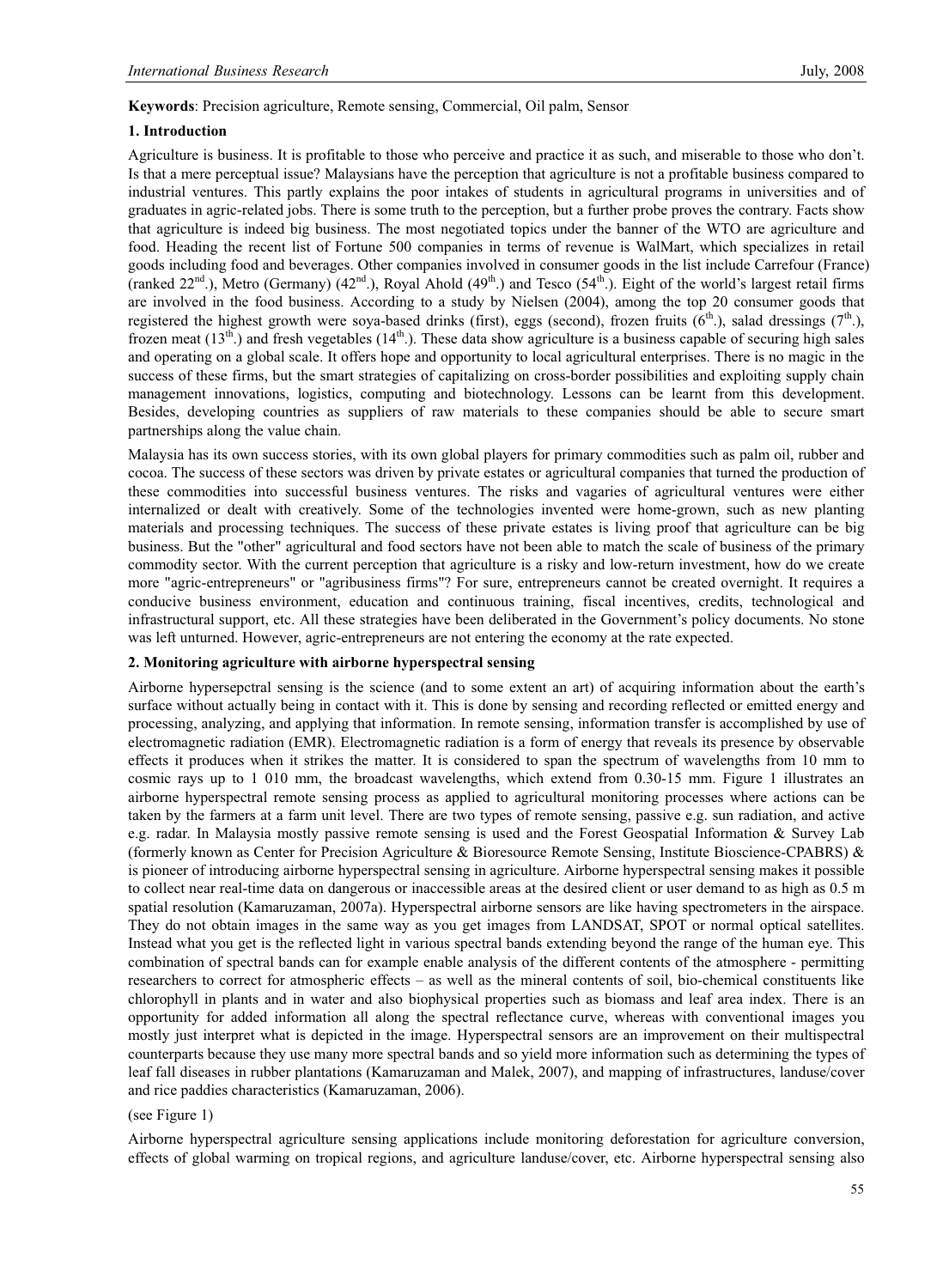replaces costly satellite based sensing and its slow collection on the ground, ensuring in the process that areas or objects are not disturbed (Kamaruzaman, 2007a). When farmers or ranchers observe their fields or pastures to assess their condition without physically touching them, it is remote sensing. Observing the colors of leaves or the overall appearances of plants can determine plant's condition. Remotely sensed images taken from aircraft provide a means to assess field conditions in near real-time without physically touching them from a point of view high above the field. Most remote sensors see the same visible wavelengths of light that are seen by human eye, although in most cases remote sensors can also detect energy from wavelengths that are undetectable to human eye. The remote view of the sensor and it's "ready made GIS" data's ability to store, analyze, and display the sensed data on field maps are what make airborne remote sensing a potentially important tool for agricultural producers (Kamaruzaman, 2007b). Remotely airborne sensed images can be used to identify nutrient, diseases, water deficiency or surplus, weed infestations, insect, wind, herbicide damage, and plant populations. Ranchers use airborne remote sensing to identify prime grazing areas, overgrazed areas or areas of weed infestations. Land institutions use airborne remote sensing data to evaluate the relative values of land by comparing archived images with those of surrounding fields. Airborne remotely sensed images can be used in many applications, for example land use planning and monitoring the condition of forest and agricultural areas. Information from airborne remote sensing can be used as base maps in variable rate applications of fertilizers and pesticides. Information from remotely sensed images allows farmers to treat only affected areas of a field. Problems within a field may be identified remotely before they can be visually identified. Farmers, land care workers and field officers, with their detailed knowledge of the vegetation and soils in their own paddocks or regions, can extract information on productivity from simple displays of the satellite image. Airborne hyperspectral sensing relies on the fact that particular age features of the oil palm landscape such as three, four, 10 or 15 years old, barren areas, and water reflect light differently in different wavelengths that produce a unique spectral signature (Kamaruzaman, 2005a). Grass looks green, for example, because it reflects green light and absorbs other visible wavelengths. This can be seen as a peak in the green band in the reflectance spectrum for green grass above. The spectrum also shows that grass reflects even more strongly in the infrared part of the spectrum. While this can't be detected by human eye, it can be detected by a Near Infrared (NIR) and infrared (IR) sensor. This sensing provides a cost-effective method for mapping and monitoring focused areas, and has the advantage that the spread of diseases such as leaf fall in rubber trees is enhanced by remote monitoring (Kamaruzaman and Malek, 2007).

Archived data can be used to monitor how areas have changed through time. Monitoring information can then be combined with landform information to help predict which areas are at risk from salinity in the future, allowing remedial action to be taken where it is needed the most. This system is also increasingly being used for large-scale environmental monitoring programs. It is able to offer large-scale monitoring relatively cheaply and easily, and can provide a baseline for future monitoring. Remote sensing can provide data on agricultural and forest activities in inaccessible areas, or simply obtain more accurate information than otherwise available. This information can be obtained from airborne hyperspectral images, and interpreted using machine vision techniques to identify different agricultural regions or crop types. The spectral signature from each crop varies according to its characteristics, such as leaf moisture, plant separation and number of leaves per square meter (Kamaruzaman, 2005b).

Airborne hyperspectral sensor systems in aircraft collect image data in various portions of the narrow contiguous electromagnetic (EM) spectrum, and these data contain much information about conditions of agricultural fields. The conditions of interest may include crop health or potential yield, soil conditions, weed infestations, etc. Airborne image data can yield vital information about the variability of these conditions with respect to location, and this kind of information can be used by agricultural producers to optimize their management decisions with respect to location, thus maximizing profit and minimizing environmental effects. Remote sensing offers the possibility of monitoring agricultural resources for rapid and continuous assessment of plant, soil, and water resources (Kamaruzaman, 2004c). This technology has proven a powerful "tool" for assessing the identity, characteristics, and growth potential of most kinds of vegetative matter at several levels (from biomes to individual plants) to bioinformatics (Kamaruzaman, 2004a). Vegetation behavior depends on the nature of the vegetation itself, its interactions with solar radiation and other climate factors, and availability of chemical nutrients and water within the host medium (usually soil, or water in marine environments). A common measure of the status of a given plant, such as a crop used for human consumption, is its potential productivity (one such parameter has units of bushels/acre or tons/hectare, or similar units). Productivity is sensitive to amounts of incoming solar radiation and precipitation (both influence the regional climate), soil chemistry, water retention factors, and plant type.

#### **3. THE UPM-APSB'S airborne hyperspctral imaging laboratory mission**

The mission of AIRFOR+ is to conduct applied airborne remote sensing research, work with industry and government agencies to develop "real world" precision and site-specific tools for the agriculture and natural resources management. Research conducted by the laboratory ranges from "on-farm" production uses to large-scale agribusiness uses such as regional yield estimations. The laboratory will be staffed with experts in the fields of crop science, agric-forest engineering, extension, agriculture economics, geographic information system and airborne hyperspectral sensing.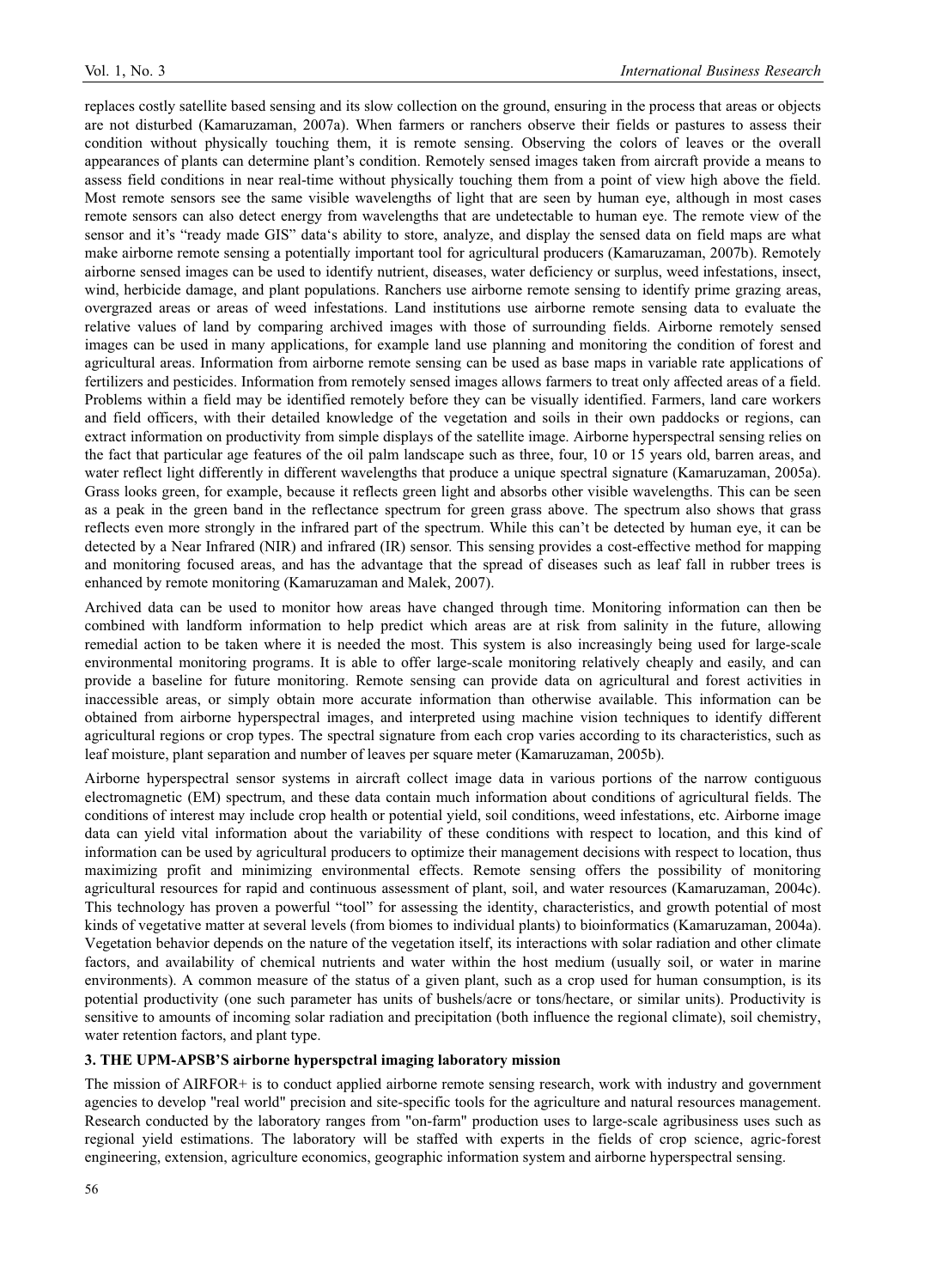The era of commercial airborne hyperspectral remote sensing for agriculture has finally arrived (Kamaruzaman, 2007a,b). Since the early days of the government run LANDSAT satellite program by The Malaysian Center for Remote Sensing (MACRES), Malaysian remote sensing experts have touted the benefits of remote sensing for crop production management, for eg the use of IKONOS for cabbage market intelligence (Kamaruzaman, 2005). Unfortunately, the technology of these early earth-observing satellites was limited and the sensing system was not validated for agriculture use, perhaps due to the high costs and slow data acquisition issues. Detecting exact locations of potential stresses or nutrient variability within an oil palm plantation field were nearly impossible (Malek *et*. *al.*, 2007; and Kamaruzaman, 2004b). Quite frequently, the promises of useful applications of remote sensing to commercial agriculture were never kept. To meet these challenges the Forest Geospatial Information & Survey Lab in Lebuh Silikon is proposing to create the UPM's Laboratory for Airborne Imaging for Tropical Forest and Other Applications (AIRFOR+) as a Faculty of Forestry's Center of Excellence in Universiti Putra Malaysia (UPM), Serdang. The UPM's AIRFOR+ is well positioned to establish itself as a leader in the field of applied airborne hyperspectral agricultural sensing. Many of the components necessary to achieve this goal are resident at UPM and its surrounding community. Many of our nation's top agriculture researchers and extension specialist have appointments with the UPM' specializing in the fields of crop sciences, agricultural engineering, biotechnology, precision farming, and geospatial information systems. Additionally, FGISL/AIRFOR+ is aligning itself with Yale's Tropical Resources Institure and Stanford's Carnegie Airborne Observatory for airborne applications in tropical precision agriculture to collaborate on such projects as calculating and reducing carbon emissions from oil palm plantations, sustainable oil palm management, using dynamic models to monitor agricultural runoff and using data mining and neural network technology to process high spatial and spectral remotely sensed data.

From an industry perspective several major agribusinesses such as FELDA Agricultural Services and TH Group of Plantations have established research plots in Sabah and Riau, Indonesia, respectively. These companies should be viewed as potential industry partners that could benefit from the use of airborne hyperspectral remote sensing technology and would sponsor UPM's research through AIRFOR+. These two oil palm giant companies already have cooperative agreements and contracts with UPM-Aeroscan Precision (M) Sdn Bhd to fund cutting-edge agronomic, geospatial database development technology, and precision agricultural engineering research.

#### *3.1 The Function of the laboratory*

The focus of AIRFOR+ is toward applied research as opposed to basic research. The function of AIRFOR+ should be to engage Malaysian agribusinesses in airborne hyperspectral applied remote sensing research, designed to investigate potential business opportunities and to develop new product ideas and application prototypes for Malaysian companies. Emphasis should be placed on working with these businesses to facilitate commercializing the technology by focusing university research capabilities on industry requirements. AIRFOR+ can take advantage of the existing relationship between FELDA Agriculture Services and TH Group of Plantations' Commercial Precision Sustainable Oil Palm Management Program. The laboratory should introduce Malaysian companies to spatial information and expose them to the most promising advanced airborne hyperspectral sensing technologies. This will be accomplished by integrating university research activities with industry requirements to take advantage of advanced airborne hyperspectral sensing technologies and applications. Finally the laboratory will expose University students to real-world problem-solving situations through partnership projects with Malaysian or even ASEAN and Asia Pacific rim companies.

#### **4. Business development and growth opportunities of airborne hyperspectral sensing projects in Malaysia**

Extensive research and development conducted by The Forest Geospatial Information & Survey Laboratory (FGISL) in collaboration with Aeroscan Precision (M) Sdn Bhd's Project Office based in Lebuh Silikon, UPM, have provided possible breakthroughs in the agricultural, forestry and natural resources fields. A new near- real-time airborne sensing program, UPM-APSB's AISA, will provide its subscribers such as the oil palm giant companies with airborne hyperspectral images and associated information to alert them of their individual oil palm trees and areas that are in possible danger, say pest and diseases or waterlogged, respectively (Figure 2). This early detection could serve as a warning system for crop stress caused by insufficient water, plant disease, insect infestation and other factors. The information retrieved from the airborne sensor has to have its reliability assessed, so that an uncertainty estimate can be considered in any of the models to be developed. This is something that has to be worked on in general – not just for flood models, for instance but agricultural yield forecast models, carbon models, and it is the same across many different EO applications. This geospatial information can save agriculture businesses millions of Malaysian Ringgits (RM) and aid in environmentally responsible decision making.

The goal of the UPM-APSB's AISA program is to develop a company that will utilize communications, airborne sensing and geographic information systems to provide state-of-the-art products and services. UPM-APSB's AISA aims to operate, launch and operationalize an airborne hyperspectral sensor that, unlike its competitors airborne LiDAR, satellite-based IKONOS, QuickBird, and SPOT Image, will provide images covering the entire Malaysia every hour, and relay the information to customers within 24 hours. It currently takes QuickBird or IKONOS a week or two to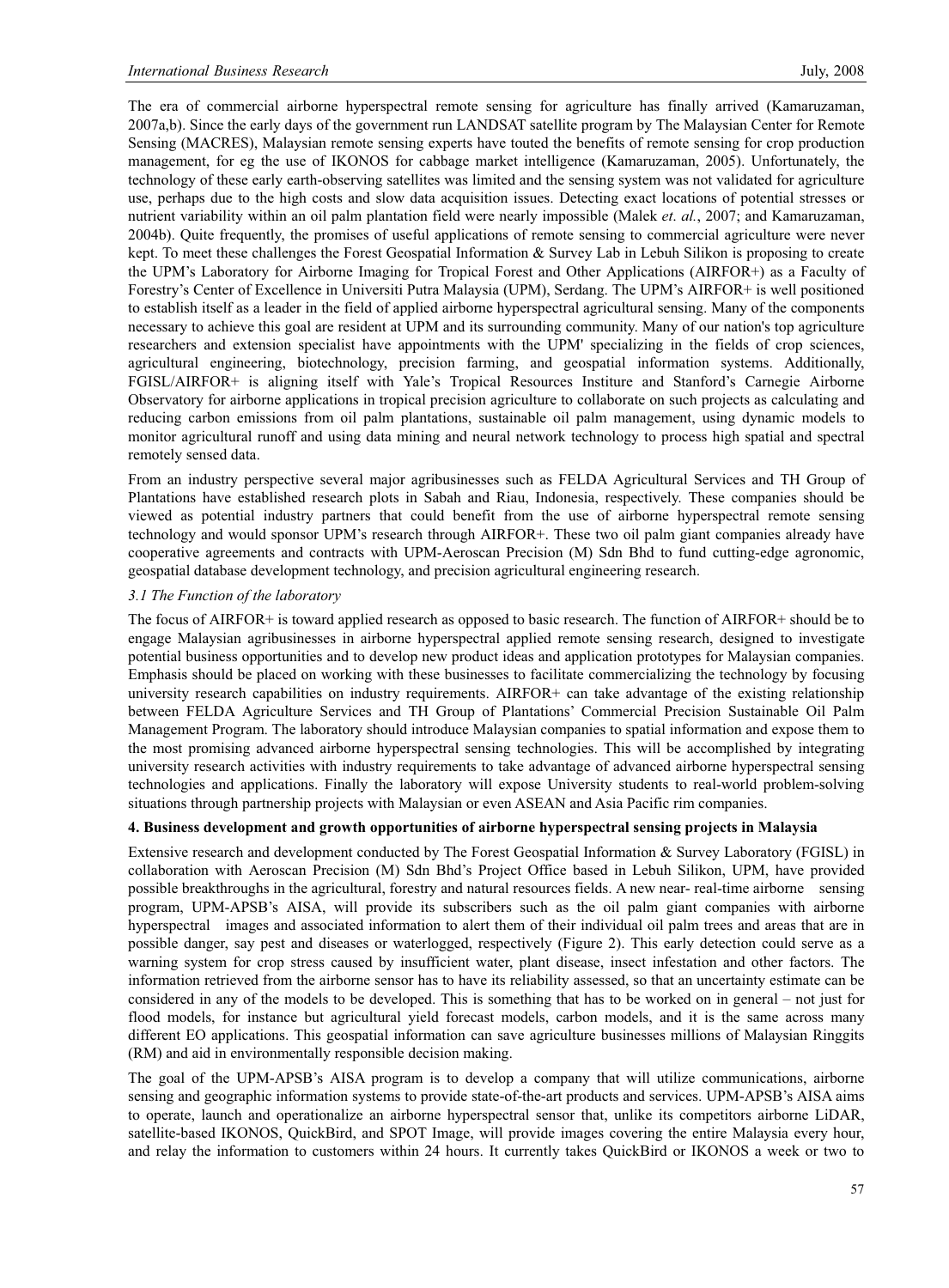deliver images to its customers, while it takes SPOT three or more weeks. As a near real-time pointable airborne sensor system, UPM-APSB's AISA can provide hourly and/or daily coverage for specific targets upon demand, but it cannot canvas the entire Malaysia in a day, which is one of the major attributes of UPM-APSB's AISA.

#### (see Figure 2)

An aircraft prototype has been used in Kemubu Agriculture Development Authority (KADA)'s rice paddies Merdeka estate in Bachok, Kelantan, FELDA Sahabat's oil palm plantations in Lahad Datu, Sabah, and UPM's matured oil palm plantations in Serdang where it has proven to be successful. Several companies, including FELDA Sahabat, KADA and Global Talent Sdn Bhd along with large and medium size individual growers have purchased the geospatial data information (eg. A map of individual counting of oil palms) indicating real usability of the product (Figure 3). Plants meanwhile need water very urgently. They transpire it through their leaves. By using airborne hyperspectral sensing data we can tell the water content and health of plant leaves, based on their spectral characteristics, and on the other hand we can measure soil moisture to help estimate the capacity of the soil to absorb rainfall or whether there will be surface run-off. In 2007, about 50 percent of the money needed for the Oil Palm Sustainable Precision Management Project, for example, will be appropriated by the INNOFUND Research Grant from the Ministry of Science, Technology and Innovation (MOSTI), while the other portion came from Aeroscan Precision (M) Sdn Bhd sources. The FGISL/UPM-APSB/AIRFOR+ is currently looking for partners in agricultural business and information services to begin commercializing and expanding UPM-APSB's AISA in January 2008 fiscal year.

#### **5. Airborne hyperspectral imaging partnerships and project outcome**

Businesses use remote sensing data to help make decisions. It is therefore important that if you want to make a business out of airborne hyperspectral data you have to keep contact with science and make some new developments – not just relying on the same tools that are available to everyone. For example, a plan is to install a LiDAR in the Cessna 402B aircraft of the Royal Malaysian Air Force (RMAF). This allows us to provide UPM-APSB's customers with low cost hyperspectral data. Bringing the latest airborne hyperspectral sensing techniques from the laboratory to the marketplace is necessary to ensure the business side of airborne hyperspectral sensing in Malaysia. A new algorithm or method for processing (Figure 3)

Airborne hyperspectral sensing observation data with commercial application need to be developed. The airborne hyperspectral remote sensing business must keep up to date with the latest techniques and applications emerging from the scientific and research community. Airborne hyperspectral sensing has a unique and increasing role to play in environmental science, governance and policy making, particularly in respect of deforestation, climate change and carbon stocking. It is already delivering services in areas such as meteorology and agricultural monitoring, and new opportunities are continuously arising as a result of developments in geospatial science and remote sensing technologies. Transforming research-level applications into viable services suitable for use by the wider audience interested in these issues requires practical business know how and is not always a straightforward process. To reflect the diverse needs of both the Earth observation research community and the industrial sector in forming a knowledge transfer partnership is required.

Even though the research is still underway, several products related to the work have already come to market. Aeroscan Precision (M) Sdn Bhd harnessed UPM's geospatial airborne hyperspectral data information to provide innovative geospatial solutions for a variety of industries. It provides tailored solutions for customers' needs and, as a result, has started to make three rather disparate spin-offs: an oil palm crop prescription service for oil palm plantation agencies; an early warning system management tool for oil palm and rice paddies; and an educational service for young Malaysian rice paddies farmers in KADA. Current experimental airborne hyperspectral research produce images in a 1- to 2 m spatial resolution range. With these images one can detect things like roads, bridges, culverst, and small buildings. Within the next few years day-and-night images from UPM-APSB's AISA commercial sensor with sub-meter (0.5 m) resolution or better will be available. At this resolution one can better detect and count individual crop species, buildings and traffic on highways. The service should be available to farmers and those in the agricultural community. FGISL is thinking of commercializing this system through Aeroscan Precision Company providing farmers with automated, digital crop prescriptions within 24 hours of airborne data collection. The service allows customers to generate their own prescriptions and crop scouting maps at any time of the day or night, using Web-based technologies built in collaboration with UPM-Aeroscan that harness over four years of FGISL's precision agriculture algorithms and research. They can print scouting maps showing relative crop health as well as cost reports showing the economics of treating a field with herbicides, insecticides, plant growth regulators, and defoliants. These maps come in electronic formats and as hard copies. Growers can rapidly verify the scouting maps and then download the digital prescription, which is then loaded into an inexpensive Global Positioning System (GPS)-enabled, hand-held computer on the farmer's sprayer equipment. The farmer loads the appropriate fertilizer or crop controller, and then treats the specific area. The ability to focus treatment saves time and money, as manpower and product can be used efficiently. In the case of inorganic pesticides and fertilizers, this approach provides an added environmental benefit, as chemicals with the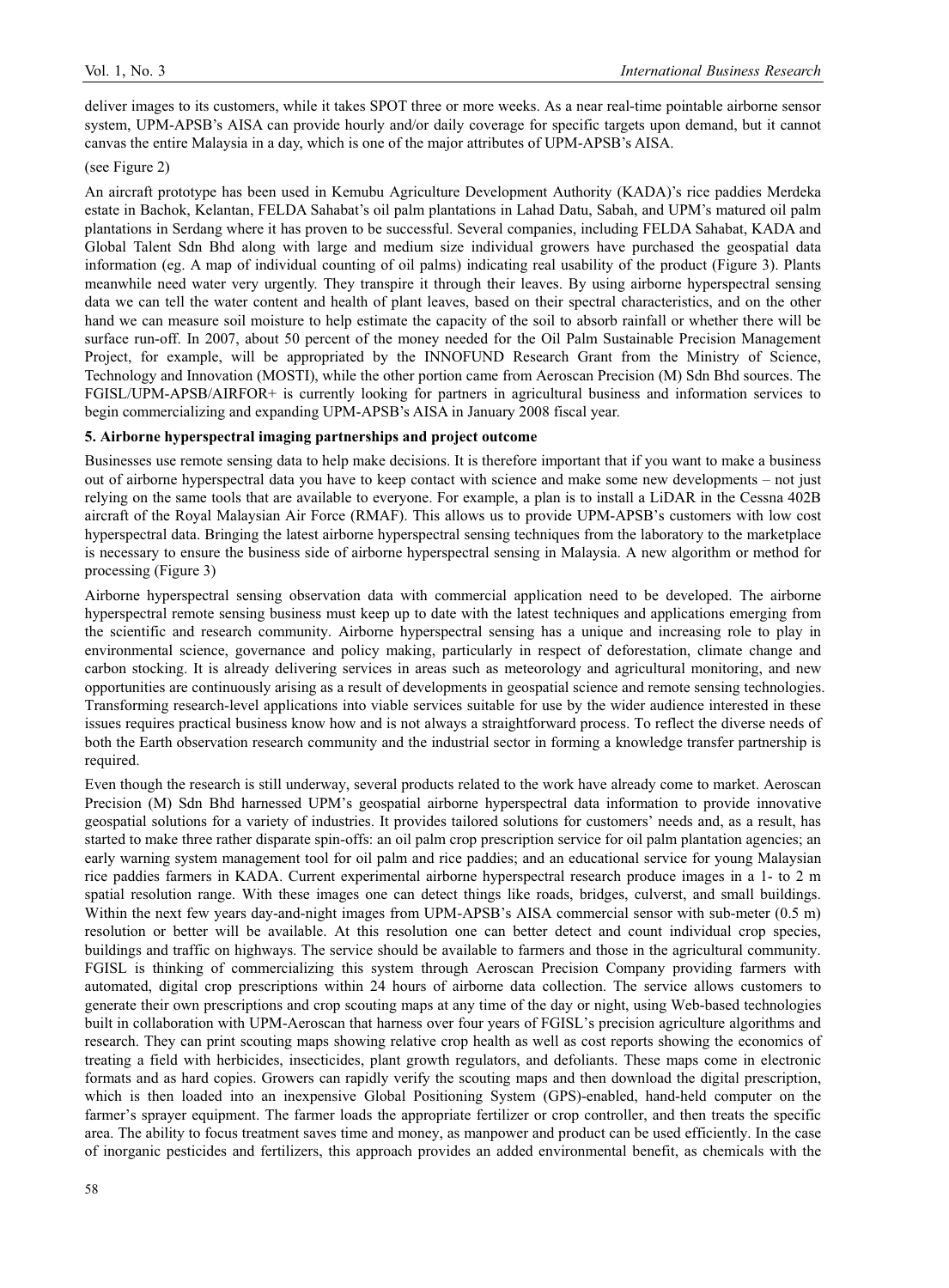potential of entering groundwater are used sparingly. This represents a jump in commercial applications that many in the business world are not yet aware of.

The UPM-APSB future partnership will probably involve agribusiness. Because agriculture is so important to the Malaysian economy, the second author is currently working with re-known researchers in Yale and Stanford to identify the use of airborne hyperspectral sensing data for precision agriculture and site-specific crop management, especially oil palm, rubber and rice paddies. The commercial firms are not the only ones who benefit from this partnership. The university's role is not to compete with business but to help create more business in areas of rapidly changing technology. This can only be done when we, government, and business are all on the same page.

#### **6. Application of airborne hyperspectral imaging system technology in agriculture businesses**

Right now in Malaysia there is a big precision agriculture research cum operational program going on in Federal Land Development Authority (FELDA) and probably follow suit with Tabung Haji (TH) Group of Plantations. UPM-APSB is responsible for airborne hyperspectral sensing applications within it, working on one huge test oil palm plantations in Lahad Datu, Sabah. This is a shared cost activity, meaning that 50% of funding comes from FELDA and 50% is paid by the company. The authors are participating because it is believe that precision agriculture for sustainable oil palm management will be important in the long-term future for the oil palm industry in Malaysia. The basic idea behind it is to reduce the impact of the oil palm agricultural management on the environment by applying fertilizers, fungicides and pesticides only in the regions it is really needed, on an adaptive basis. This is good for the environment – especially groundwater – and also saves the estate owners money. The accuracy should be sufficient that chemical application can be reduced with no disadvantage for the health of individual plants or the overall yield. The authors are making a strong use of hyperspectral data, UPM-APSB's AISA images for these purposes.

It is important to realize that providing an operational service for customers is different from doing science**.** The big difference is that the customer just tells us their problem and we have to find a way to solve it. They do not care whether it is with optical or microwave imagery, an airborne sensor or satellite sensor. They just want the final high quality product to provide them the information they need, without wanting to know all the background behind it. Programs like *Precision Sustainable Oil Palm Management* are very useful for transferring scientific methodologies into practical procedures working on a routine basis. It is important that such procedures get upgraded to provide the best operational information to estate managers and users. It takes good examples and good experiences before a customer feels this really works, airborne hyperspectral data provides relevant information and can be relied on. It can take a long collaboration with a customer before they say this year they want to extend this service from Malaysia to Indonesia or Thailand– it takes time and hard work to gain trust.

#### **7. The need to develop an airborne hyperspectral agri-business park in UPM's Lebuih Silikon?**

Innovation, dynamic partnerships, accessibility to advanced technologies and facilities: these are some of the critical factors for a sustainable geo-information science agri-business sector to develop. In order to bring these factors together an "*Airborne Hyperpectral Agri-Business Park*" needs to be established in UPM. This "*Airborne Hyperspectral Business Park*" constitutes a public private partnership where small and medium sized companies, the national and state government and the National Space Agency (*ANGKASA* in Malay) have to join forces to provide optimal conditions for the Malaysian airborne hyperspectral sensing sector to expand.

Drawing on the experience gained with the execution of MACRES and NSA National Program and building upon traditional Malaysian strengths such as coastal zone management, water management, marine environment and agri-business, the airborne hyperspectral geo-information science sector in Malaysia will start to evolve rapidly. The emphasis of the "*Airborne Hyperspectral Business Park*" is to boost this growth by exploiting the synergistic effects resulting from clustering the Malaysian geo-information science and airborne hyperspectral imaging industry, one of the largest to be technological research establishments in Malaysia. The participation of several Malaysian Ministries especially Ministry of Science, Technology & Innovation (MOSTI), Ministry of Agriculture (MOA), Ministry of Defense (MINDEF) and Ministry of Natural Resource & Environment (MNRE) is of particular importance, because it provides market-driven development of critical technologies and allows for sharing powerful internet connections, airborne hyperspectral sensing Command-and-Control Centers and supercomputing facilities. Another important consideration for clustering this sector in a business park is the ability for *end-to-end offering* of services, creating new business opportunities in the domestic and international market. By means of a Foundation the "*Airborne Hyperspectral Business Park*" will be well embedded in the Malaysia's IT knowledge infrastructure with linkages to several other institutions like UPM, MACRES and ANGKASA.

#### **8. Conclusion**

The business side of hyperspectral data applications and operationalization, especially in the Malaysian sustainable oil palm management is directly related to the accurate and timely determination of individual oil palm problems. Early detection of problems in the field directly affects the cost of treatment as well as oil palm yields in a season. In addition,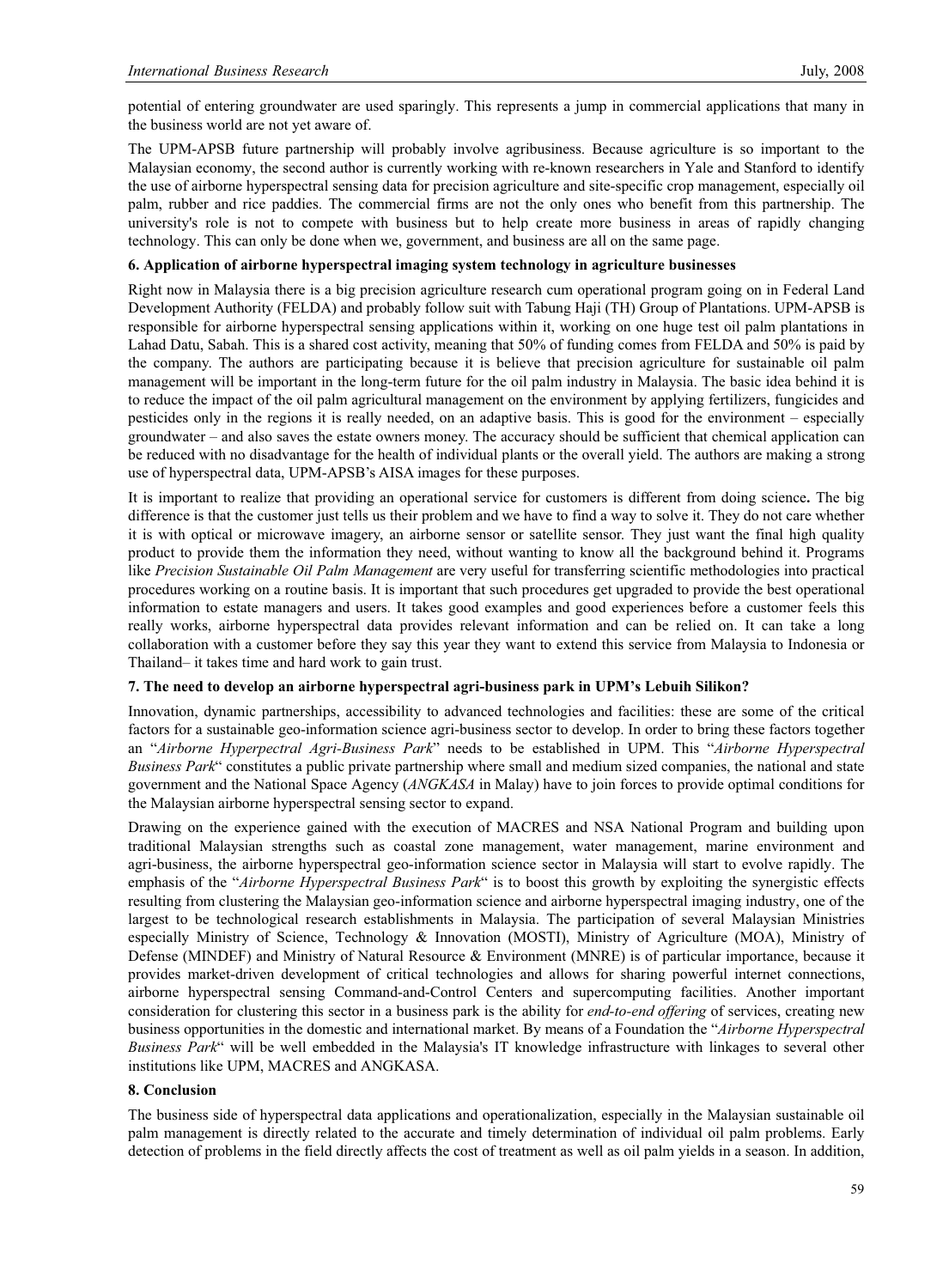there are enviro-economic implications tied to the targeted use of pesticides, herbicides, and fertilizer in most oil palm plantations. Giant oil palm plantation companies such as FELDA and TH Group of Plantations for instance, will find a great deal of value in the near real-time analysis of UPM-APSB's AISA airborne hyperspectral data, and allow crop management decisions to be made quickly. Oil palm plantation owners will realize greater yields and apply less agricultural chemicals during the growing season. In addition, it is anticipated that agri-business companies and research institutions will make use of the archived spectral libraries developed for oil palm and field analysis. Over time, this data will become more valuable because it will bring to light sustainable oil palm management trends that are currently unknown. The historical airborne hyperspectral data for any plantations will assist estate managers and top management in planning oil palm sustainable production and treatments of problems. Potential users, buyers and sellers of this information may range from the farmer, to the agrochemical producers, to the oil palm companies and industry that collect and analyze these airborne hyperspectral images.

#### **References**

Kamaruzaman Jusoff. & Malek, Hj. Mohd, Yusoff. (2007). Identification of Leaf Fall Diseases affecting *Hevea brasilliensis* using a HandHeld Spectroradiometer**.** Paper Presented at the 2007 Conference on Plantation Commodities "Visionary Agriculture: Malaysian Commodity Crops in 100 Years", 2-4<sup>th</sup>. July, 2007. Putra World Trade Center, Kuala Lumpur, Malaysia. 9p.

Kamaruzaman Jusoff. (2004a). From geospatial information technologies to bioinformatics: A Malaysian perspective. Invited plenary paper presented at MSMBB 2004 Scientific Meeting: Advancement of Biotechnology: Consolidating the strength & resources towards globalization. 19-21 July, 2004. Century Mahkota Hotel, Melaka, Malaysia. 17p.

Kamaruzaman Jusoff. (2004b). Evaluation of spatial variability of soil in an oil palm plantation. Poster Paper presented at the 13<sup>th</sup> International Soil Conservation Organization (ISCO) Conference, 4-8 July, 2004, Brisbane Convention & Exhibition center, Queensland, Australia. 4p.

Kamaruzaman Jusoff. (2004c). Pemindahan teknologi maklumat geospatial (TekMaG) kepada komuniti tani: Adakah ia berjaya?" (In Malay). Paper Presented at the 'Seminar Memperkasa Komuniti Tani 2', 25-26 Mei, 2004. Pusat Pendidikan Luar (IDEAL), UPM Serdang, Selangor. Malaysia. 34p.

Kamaruzaman Jusoff. (2005). Market information for cabbage in Cameron Highlands using the IKONOS satellite. Paper accepted for presentation at The International Society For Agricultural Science (ISHS): Improving the performance of supply chains in the transitional economics, July 19-23, 2005. Lotus Pang Suan Kaew, Chiang Mai, Thailand. 7p.

Kamaruzaman Jusoff. (2005a). Airborne hyperpsectral imaging technology for precision oil palm plantation management system (A7). Procs. Agriculture, Biotechnology and Sustainability Conference (Unedited). Technology Breakthroughs and Commercialization-The Way Forward PIPOC 2005. MPOB International Oil Congress, 25-29 September 2005, Sunway Pyramid Convention Center/Sunway Lagoon Resort Hotel, Petaling Jaya, Selangor, Malaysia. Pp. 259-266.

Kamaruzaman Jusoff. (2005b). UPM-Aeroscan's AISA airborne hyperspectral imaging for precision agriculture and forestry. Procs. KUSTEM 4<sup>th</sup> Annual Seminar 2005 on Sustainability Science and Management: Meeting Challenges in Sustainability Agrotechnology (Sect.8: Sustainable Science & Technology)**,** 2-5 May, 2005, Primula Beach Resort, Kuala Trengganu, Trengganu, Malaysia. Pp. 869-875.

Kamaruzaman Jusoff. (2006). Precision Management of KADA's Rice Paddies Land Resources in Bachok District, Kelantan Using UPM-APSB's AISA Airborne Hyperspectral Sensor Technology. Abstracts of Papers. Plenary Session. *Journal of ISSAAS*. Vol. 12, No. 2, December 2006. pp.65-66

Kamaruzaman Jusoff. (2007a). Latest Developments in Research and Applications of Airborne Hyperspectral Imaging. A Public Research Lecture Presentation to The International Institute for Geo-information Science & Earth Observation, ITC, The Audtorium,  $26<sup>th</sup>$ . January 2007, ITC, Enschede, The Netherlands. 164p.

Kamaruzaman Jusoff. (2007b). Development of Geospatial Database for Sustainable Precision Agriculture with Airborne Hyperspectral Imaging. A Power Point Lecture Presentation to Erasmus Mundus GEM MS Students, Gondwana Room 204,  $1^{st}$ . Floor, Geocentrum II,  $17^{th}$ . January 2007, Universitet Lund, Sweden. 94p.

Malek Hj. Mohd Yusoff, Kamaruzaman Jusoff and Mohd Hasmadi Ismail. (2007). Soil Nutrient Variability Mapping in UiTM Research Station, Arau, Perlis using Landsat TM7 and Geostatistical Analysis. *WSEAS Transactions on Signal Processing*. Greece. Issue 1, Vol. 3, January 2007 ISSN 1790-5022:80-87.

Nielson, A. C. (2004). Grocery Shop Directory. ACNielson Checkout Independent Retail News. Top 100 Grocery Brands, March 2004. http://www.acnielson.co.uk/pubs/document/Top 100 brands/pdf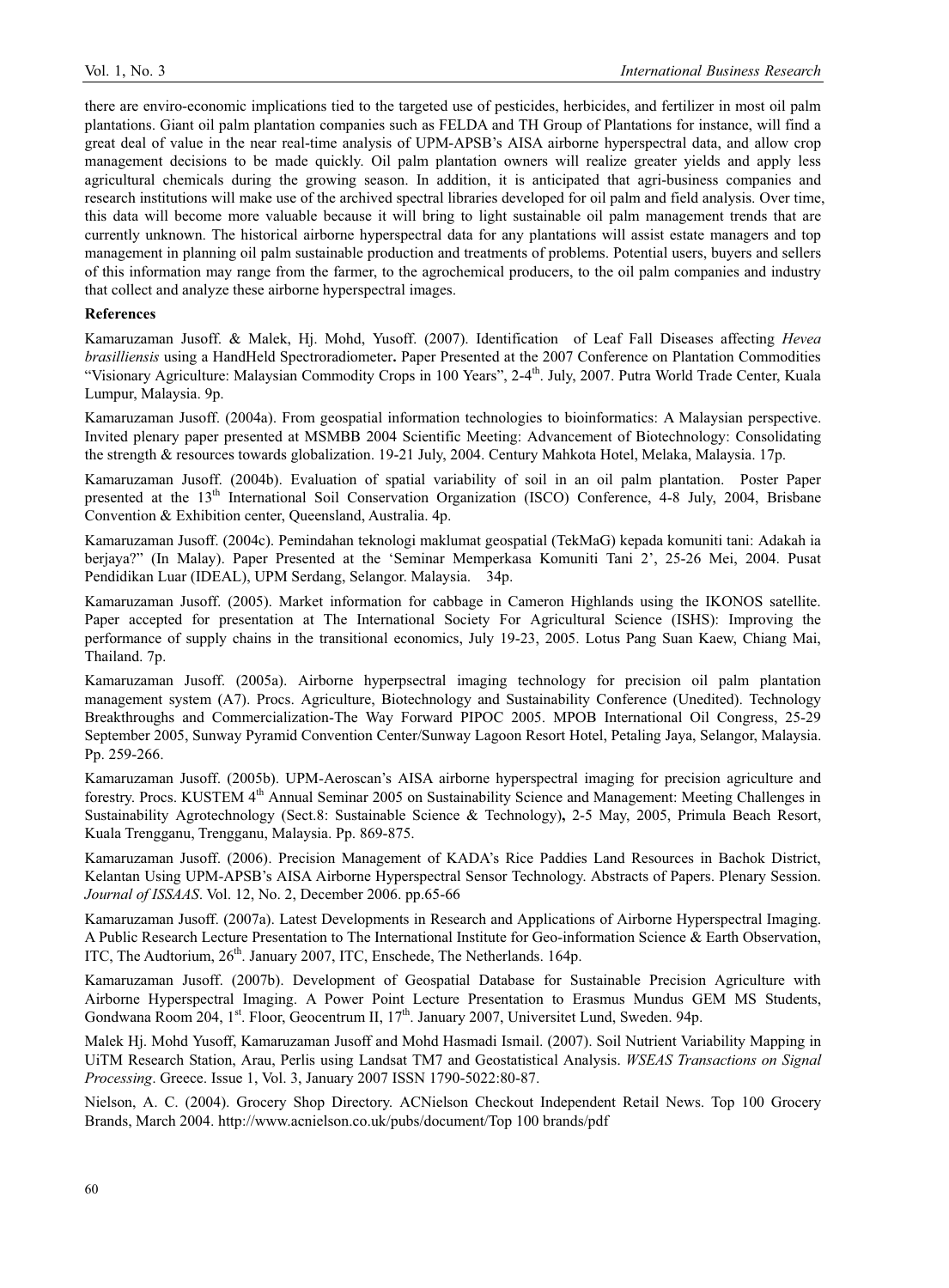

Figure 1. Flow chart of the UPM-APSB's AISA operational and business program